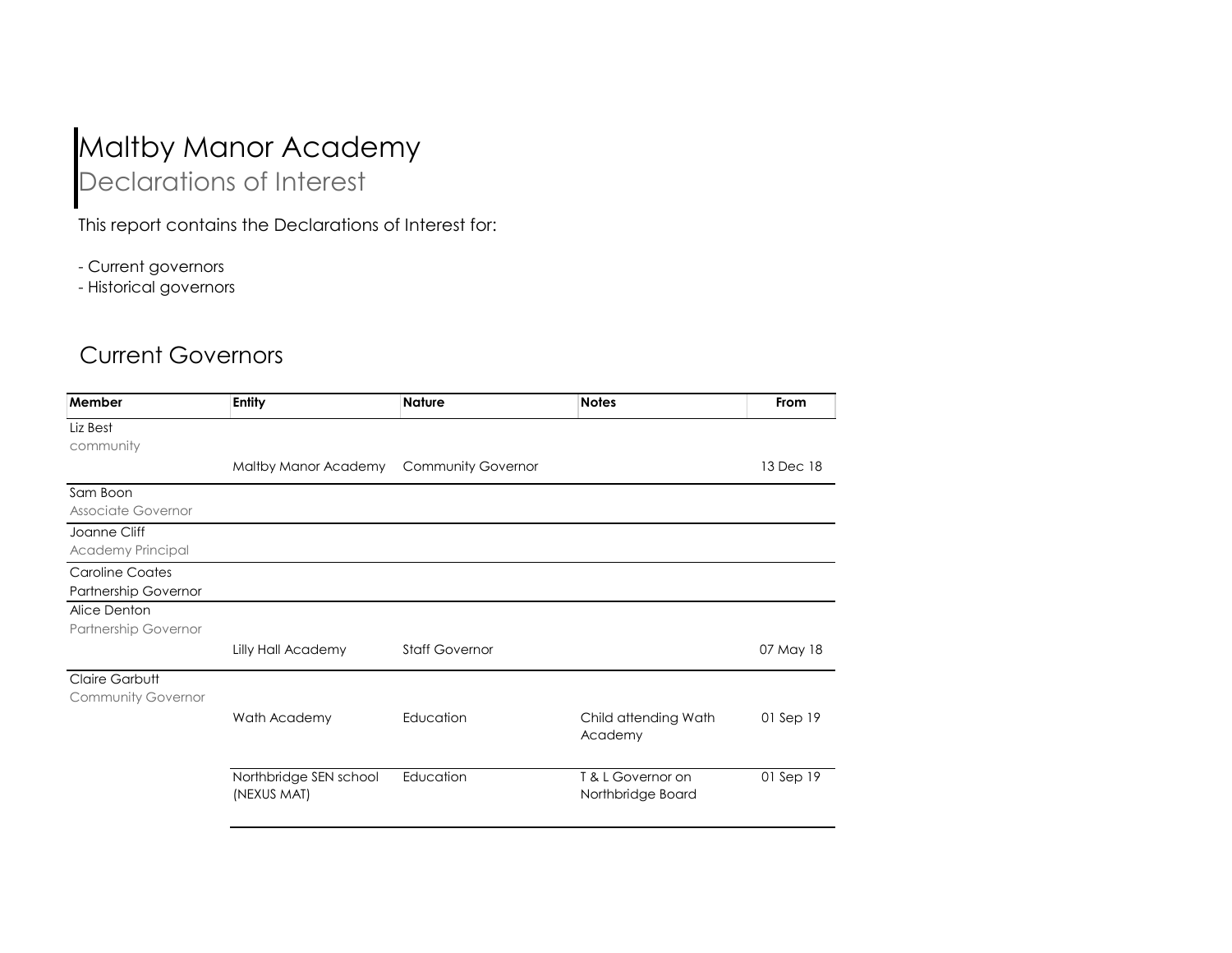|                                                | Learners First School<br>Partnership (Wickersley<br>Partnership Trust)<br>Maltby Manor Academy | Education & Development Employee<br>Education | Chair of LGC                                                                                         | 01 Jan 20<br>19 Oct 21 |
|------------------------------------------------|------------------------------------------------------------------------------------------------|-----------------------------------------------|------------------------------------------------------------------------------------------------------|------------------------|
|                                                |                                                                                                |                                               |                                                                                                      |                        |
|                                                | Maltby Lilly Hall Academy Education                                                            |                                               | Chair of LGC                                                                                         | 19 Oct 21              |
| Sara Graham<br>Associate Governor              |                                                                                                |                                               |                                                                                                      |                        |
|                                                | Maltby Manor Academy                                                                           | <b>Community Governor</b>                     | Chair of MMA RAC<br>Committee                                                                        |                        |
| Gemma Hague<br><b>Parent Governor</b>          |                                                                                                |                                               |                                                                                                      |                        |
|                                                | Maltby Manor Academy                                                                           | <b>Parent Governor</b>                        |                                                                                                      | 14 Jun 19              |
| Christopher Ironmonger<br>Partnership Governor |                                                                                                |                                               |                                                                                                      |                        |
|                                                | Lilly Hall Academy                                                                             | Wife                                          | Mrs Samantha<br>Ironmonger is employed<br>as a member of lunch<br>time staff (SMSA) at Lilly<br>Hall |                        |
| Kirsty Leahy<br>Community Governor             |                                                                                                |                                               |                                                                                                      |                        |
|                                                | <b>NHS</b>                                                                                     | Safeguarding Lead                             |                                                                                                      |                        |
|                                                | Lilly Hall Academy                                                                             | Community / Business<br>Governor              |                                                                                                      | 22 Sep 16              |
| Mrs Sarah Makin                                |                                                                                                |                                               |                                                                                                      |                        |

Staff (support) Governor